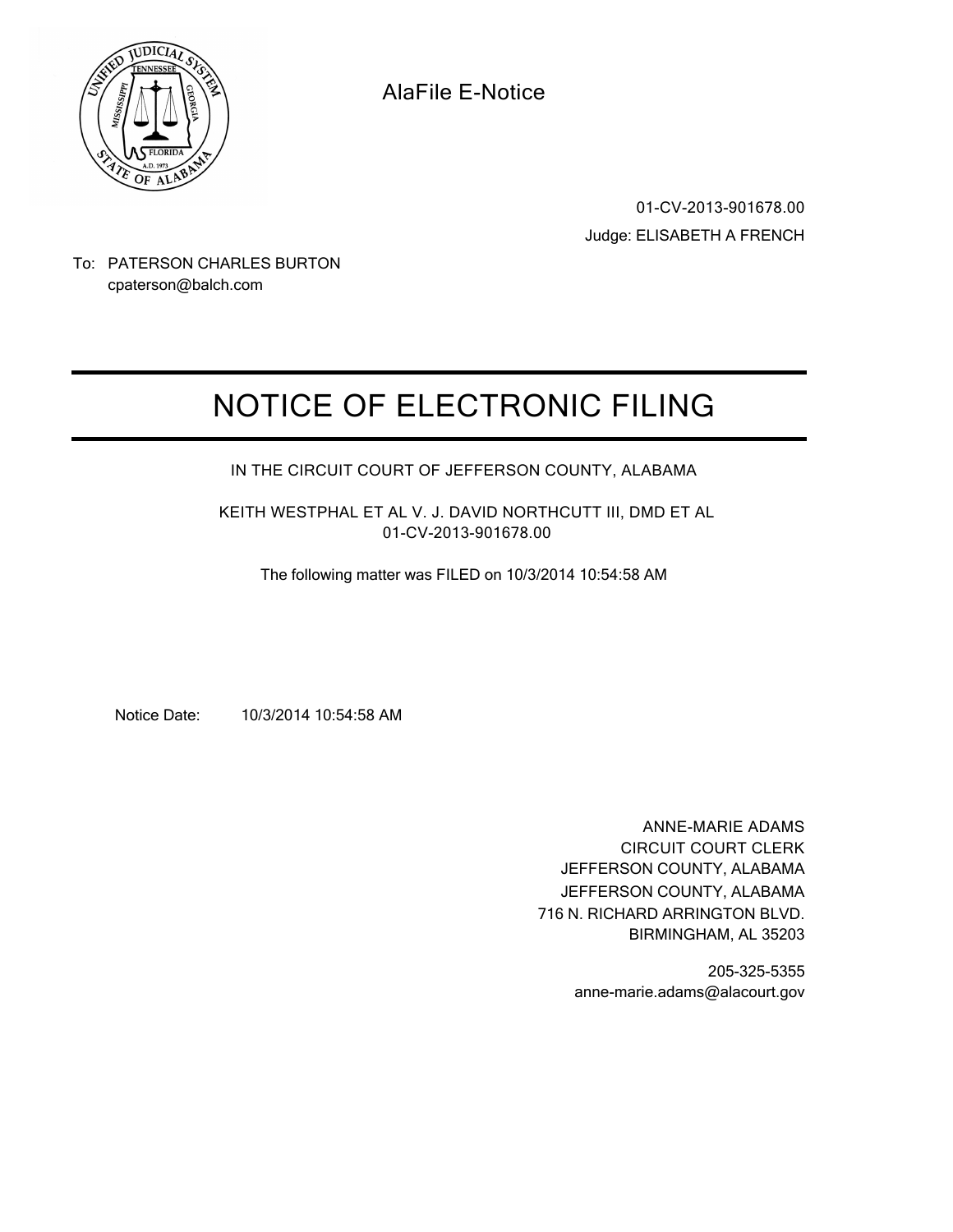

# **IN THE CIRCUIT COURT OF JEFFERSON COUNTY, ALABAMA**

| <b>KEITH WESTPHAL, and</b>                 |                                  |
|--------------------------------------------|----------------------------------|
| JOYCE OSBORN WILSON,                       |                                  |
|                                            |                                  |
| <b>Plaintiffs,</b>                         |                                  |
|                                            |                                  |
| v.                                         | <b>CASE NO. CV 13-901678-EAF</b> |
|                                            |                                  |
| J. DAVID NORTHCUTT, III, DMD,              |                                  |
| BOBBY R. WELLS, DMD,                       |                                  |
| STEPHEN R. STRICKLIN, DMD,                 |                                  |
| THOMAS T. WILLIS, DMD,                     |                                  |
| SAM J. CITRANO, JR., DMD,                  |                                  |
| <b>WILLIAM CHESSER, DMD, and</b>           |                                  |
| SANDRA KAY ALEXANDER, RDH,                 |                                  |
| in their official capacities as members of |                                  |
| the Alabama Board of Dental Examiners,     |                                  |
|                                            |                                  |
| Defendants.                                |                                  |

#### **FINAL ORDER**

Pending before the Court are Motions for Summary Judgment filed by Plaintiffs Keith Westphal and Joyce Osborn Wilson and filed by Defendants J. David Northcutt, III, DMD, Bobby R. Wells, DMD, Stephen R. Stricklin, DMD, Thomas T. Willis, DMD, Sam J. Citrano, Jr., DMD, William Chesser, DMD, and Sandra Kay Alexander, RHD, (collectively hereinafter the "Dental Board"). A hearing was held on September 4, 2014. Charles Patterson, Paul M. Sherman and Arif Panju appeared on behalf of the Plaintiffs. Luther M. Dorr, Jr. and Susan F. Wilhem appeared on behalf of the Defendants. Plaintiffs allege constitutional violations under the Due Process and Equal Protection guarantees of the Alabama Constitution.

# Pleading History

The Complaint for Declaratory and Injunctive Relief was filed on April 30, 2013. Plaintiffs brought this action asking the Court to declare the Alabama Dental Practices Act, Ala. Code §§ 34-9-1, *et seq*., unconstitutional as it pertains to certain teeth-whitening services offered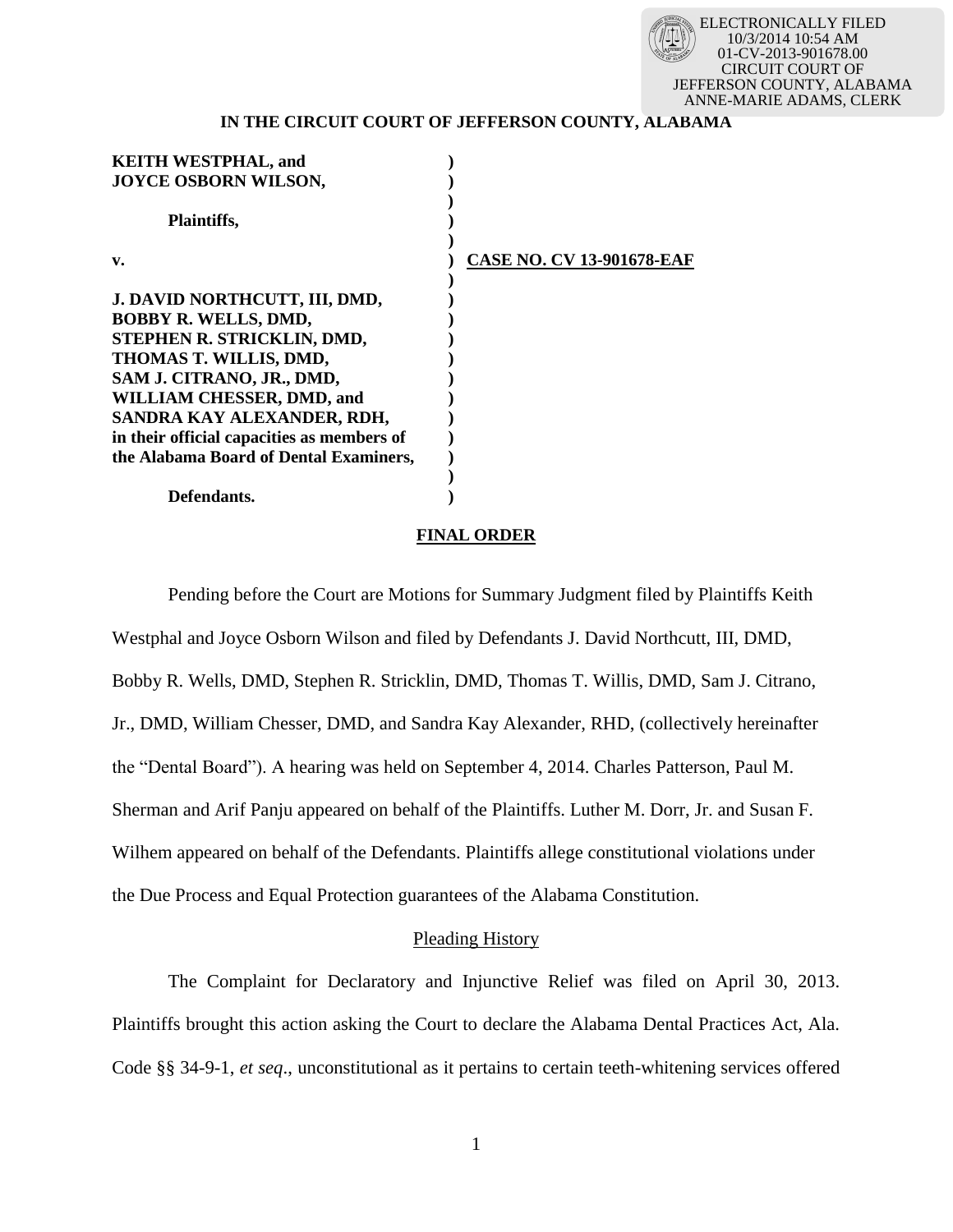by non-dentists. Count One was brought under the right to Due Process guaranteed by Article 1, Sections 6 and 13 of the Alabama Constitution of 1901. Count Two was brought pursuant to the Equal Protection clause of Article 1, Sections 1, 6, and 22 of the Alabama Constitution of 1901. The Dental Board filed an Answer on May 30, 2013. On August 5, 2013, the Dental Board filed a Motion for Judgment on the Pleadings. Plaintiffs responded to the motion on August 30, 2013. On October 1, 2013, this Court denied the Dental Board's Motion for Judgment on the Pleadings. A Modified Scheduling Order was entered and in accordance therewith, Motions for Summary were filed by both Plaintiffs and Defendants on August 8, 2014.

### Findings of Fact

Plaintiffs Keith Westphal and Joyce Wilson are not licensed dentists. They seek to open businesses in Alabama offering teeth-whitening services to the public. Plaintiffs seek to operate their teeth-whitening business in mall kiosks, spas or as standalone business. Plaintiffs want to sell over-the-counter peroxide based teeth-whitening gels, instruct customers in the use of the product, provide an enhancing light for the application process, and provide customers with space to apply the product. Peroxide teeth-whitening products temporarily reduce the appearance of stains on the surface of teeth. Commercial whitening products are available for purchase in stores. LED enhancing lights are utilized with commercial teeth-whitening products and with at-home teeth-whitening kits.

Plaintiff Keith Westphal has owned and operated a Natural White teeth-whitening business in retail shopping centers in Cornelius, North Carolina since 2012. He does not have any dental training. Westphal uses BeamingWhite products which include a pen applicator and sixteen percent (16%) hydrogen peroxide. According to a BeamingWhite product guide, sixteen percent (16%) hydrogen peroxide is a very strong gel and is not suitable for home use. Teeth-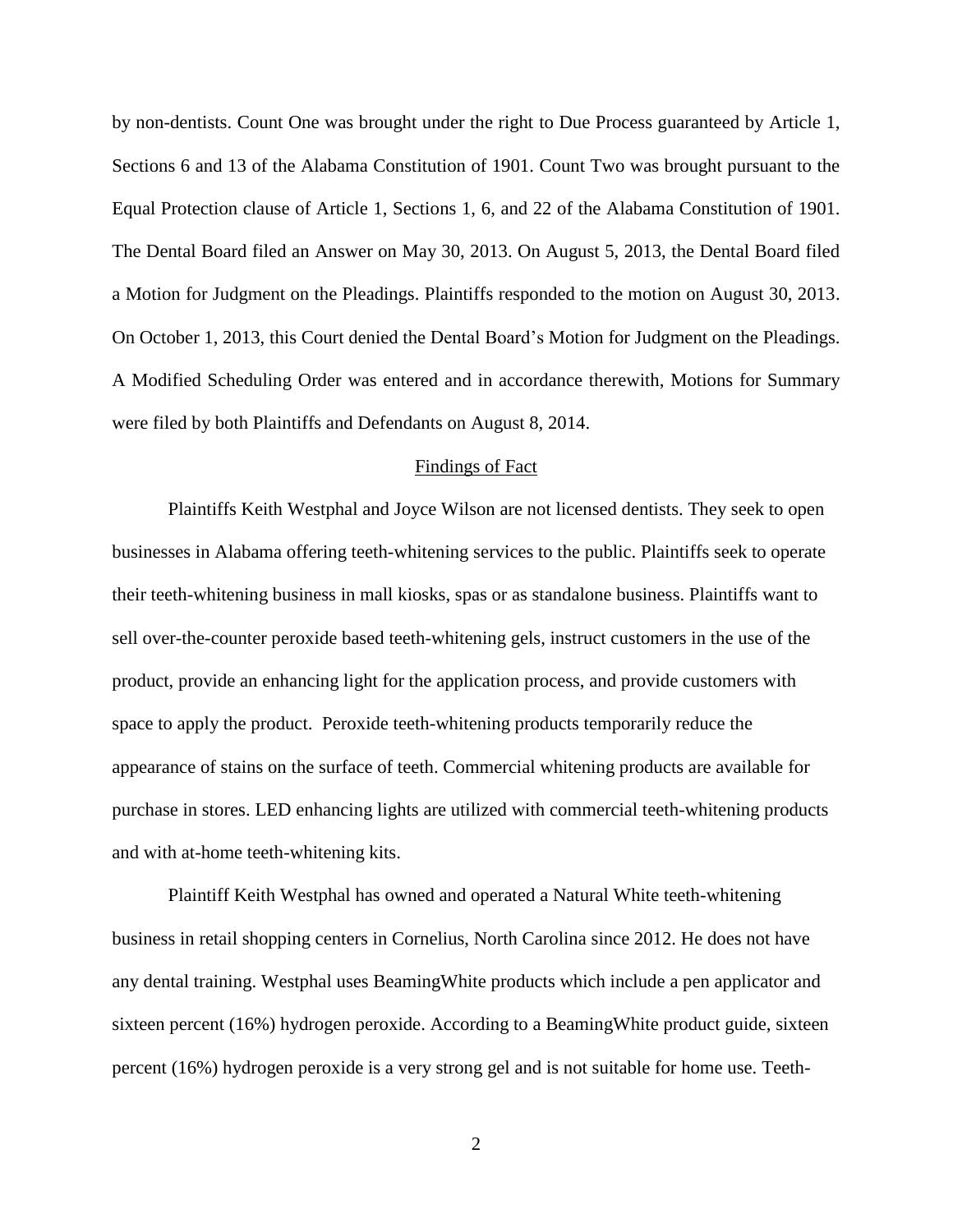whitening may cause temporary pain and inflammation. The guide further advises that customers using the gel without supervision may hurt themselves. The guide warns Natural White employees to refrain from having direct contact with the patient's teeth. These products are not for use on pregnant women, minors under the age of fourteen (14), people with poor tooth enamel, decalcification, periodontal disease, gingivitis, gums in poor condition, braces, decay, exposed roots, open cavities, allergies to peroxide products, or those who have recent undergone oral surgery. Customers are asked to complete a form disclosing any conditions that would contraindicate whitening.

To start the whitening process, a Natural White employee obtains the form and consent from the customer. A Natural White employee wears gloves, provides the customer with a cheek retractor and provides protective glasses. They provide a Vitamin E stick to treat sensitivity. They position the LED light in front of the customer's mouth. When requested by the customer, a Natural White employee applies a remineralization product to the customer's teeth. A whitening session may be repeated up to two times at the customer's request. When the customer leaves, a Natural White employee wipes down the chair, equipment, light and glasses with any available ammonia-based cleaner that Westphal or his employee(s) may have recently found on sale. Another pen is also available to customers for take home use. Westphal wants to expand the Natural White teeth-whitening business into Alabama.

Plaintiff Joyce Wilson is an Alabama resident who offered teeth-whitening services at a beauty salon and spa in Jasper, Alabama. In 2005, Wilson formed BEKS, Inc., a business that develops and sells BriteWhite teeth-whitening systems through the internet. In 2006, the Dental Board sent Wilson a cease-and desist letter instructing her to stop offering teeth-whitening services in Alabama. She subsequently sold her beauty salon and spa. Ms. Wilson formed an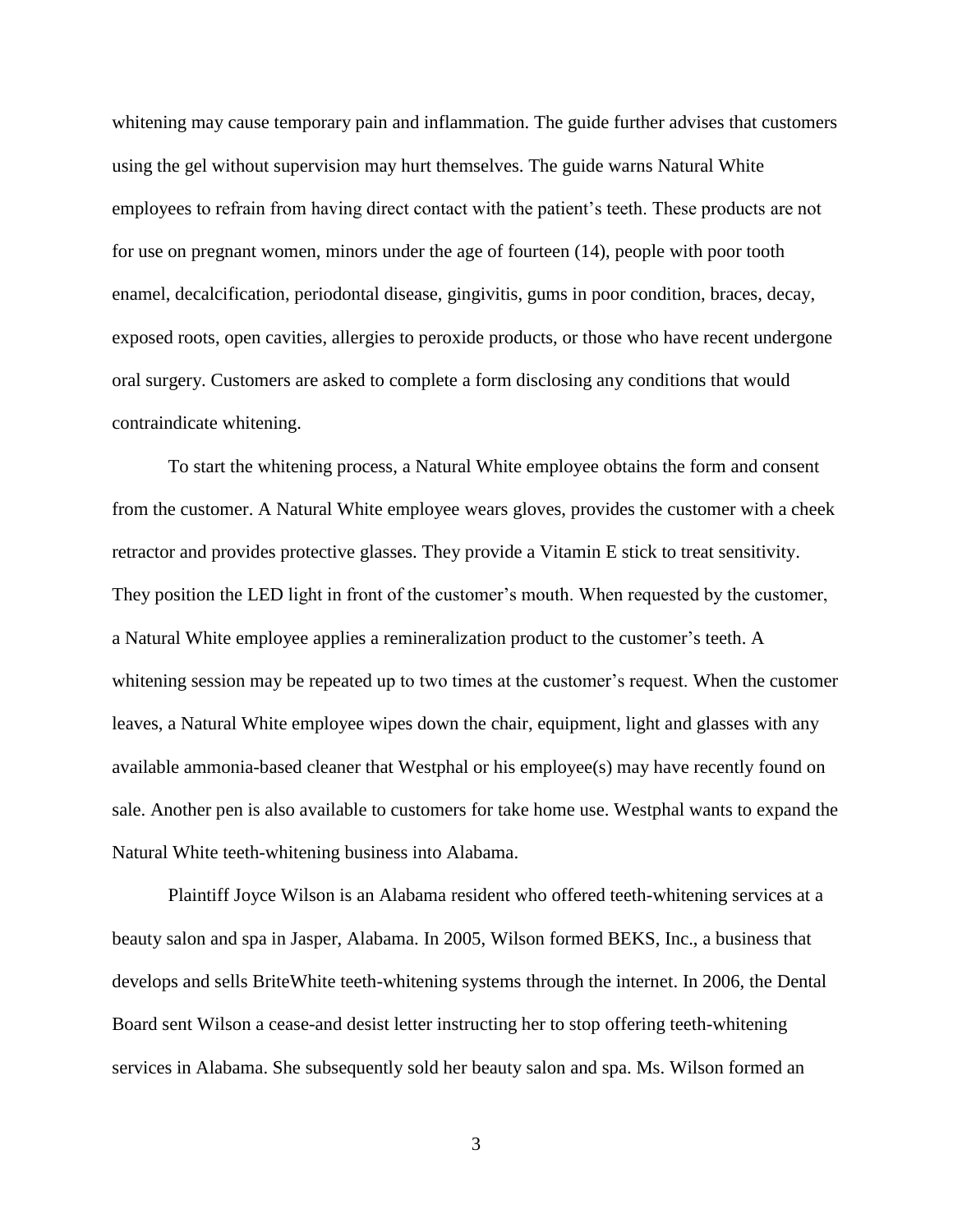advocacy group for non-dentists performing teeth-whitening called Council for Cosmetic Teeth-Whitening. The council advises teeth-whiteners to utilize extreme caution to ensure client safety.

Like Natural White, BrightWhite is an LED based teeth-whitening system. BrightWhite customers also review and sign a general information form. BriteWhite employees do not attempt to diagnose underlying tooth conditions. BriteWhite employees wear gloves and place a plastic barrier sleeve over an LED light integrated mouthpiece. BriteWhite's gel is the equivalent of twelve percent (12%) hydrogen peroxide. The customer either applies gel directly to their teeth and then puts in the mouthpiece, or the BriteWhite employees apply the gel to the mouthpiece and then the customer puts the mouthpiece in their own mouth. After the session, a BriteWhite employee discards the mouthpiece barrier sleeve and uses a disinfecting cleaner to clean the equipment and chair.

Dr. Michael Maniscalco is a licensed, practicing dentist in Birmingham, Alabama. He obtained a D.M.D. degree from the University of Alabama at Birmingham. He performs peroxide-based teeth whitening and has taken multiple continuing education courses on teethwhitening. He conducts pretreatment examinations for the purposes of diagnosing contraindications to teeth-whitening. He utilizes masks, glasses, gloves, and medical-strength disinfectant cleaning products. He has witnessed peroxide burns of the lips and gums as well as cases of extreme sensitivity to teeth-whitening products.

Defendants' expert, Dr. Kenneth Tilashalski, is a dentist and professor at the University of Alabama at Birmingham. Teeth-whitening is included in the dental school's curriculum. Bleaching is covered in many disciplines and courses such as endodontics, operative dentistry and pathology. Dr. Tilashalski opines that health and safety concerns arise when non-dentist employees do not follow established protocols for teeth-whitening products and equipment.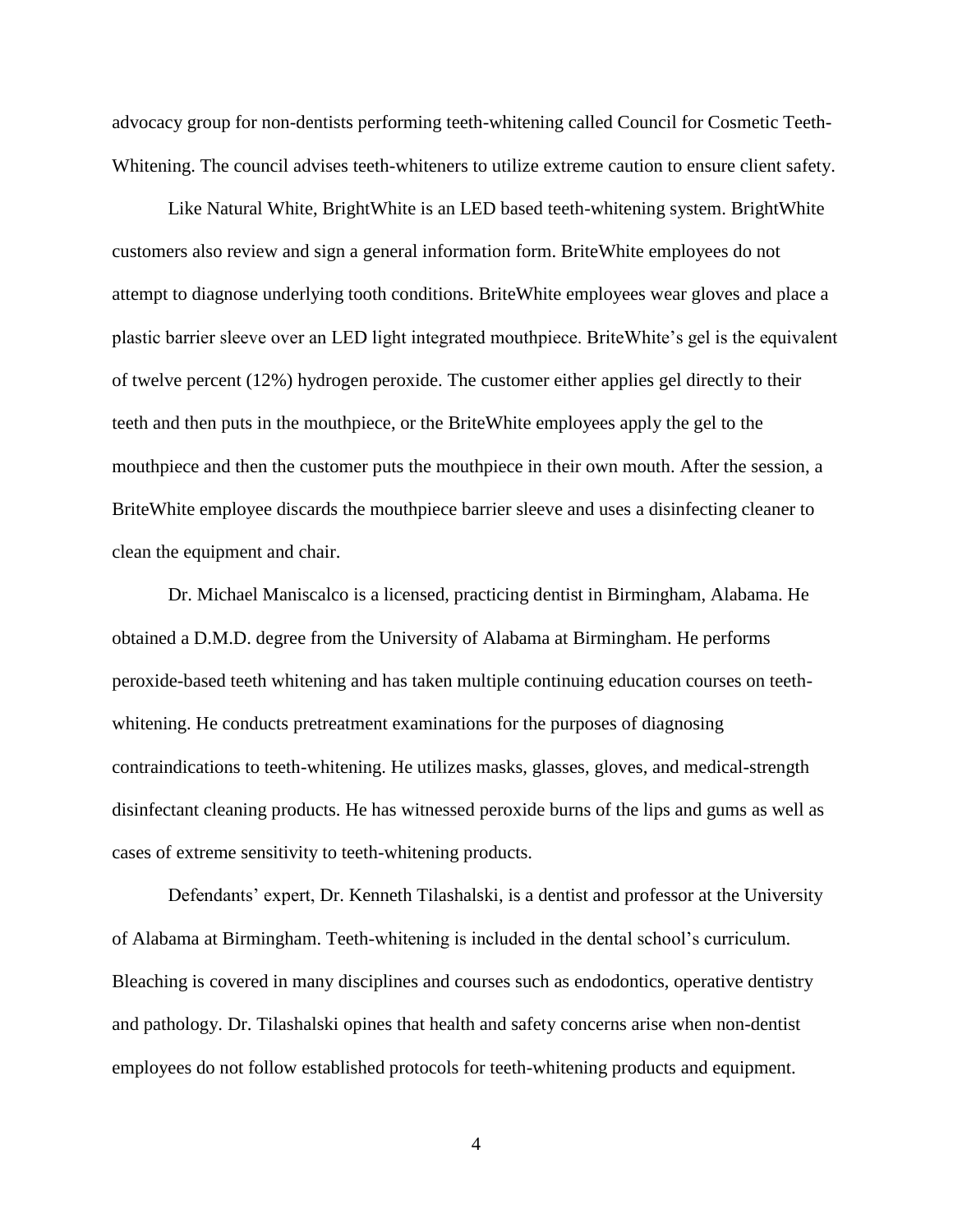Plaintiffs' expert, Dr. Martin Giniger, is a licensed dentist. He obtained a D.M.D. from Fairleigh Dickinson University School of Dental Medicine. He also obtained a MSD in Oral Medicine and a Ph.D. in biomedical Science from the University of Connecticut. He has been employed by or consulted for numerous professional and consumer oral care companies on developing and/or testing the safety and effectiveness of a variety of oral care products, including teeth-whiteners. Dr. Giniger acknowledges that teeth-whitening may cause temporary pain and inflammation. The Motion to Strike Dr. Martin Giniger's affidavit is DENIED.

# Conclusions of Law

Summary judgment is appropriate when there is no genuine issue of material fact and the movant is entitled to judgment as a matter of law. Ala. R. Civ. P. 56(c). The parties in this case agree that this case is due to be decided as a matter of law. As demonstrated below, the Court finds that the undisputed facts in this case are sufficient to defeat Plaintiffs' Motion for Summary Judgment and those facts support the granting of Defendants' Motion for Summary Judgment.

The Dental Board is responsible for enforcing the Alabama Dental Practices Act, Ala. Code §§ 34-9-1 to 90 (1975) regarding the practice of dentistry and the unlawful practice of dentistry. The practice of dentistry includes anyone who performs or attempts to perform any dental operation or dental service of any kind gratuitously or for any sort of fee. *Id*. § 34-9-6(1). Prerequisites to licensure include being at least nineteen (19) years old, of good moral character, a citizen of or legal resident of the United States, a graduate of a dental school or college accredited by the American Dental Association Commission on Dental Accreditation and approved by the board, and any other requirements set forth in any rule adopted by the Dental Board, including, but not limited to examination. *Id*. § 34-9-10. It is unlawful for any person to practice dentistry unless that person is a fully licensed dentist. *Id*. § 34-9-3. Violations of the Act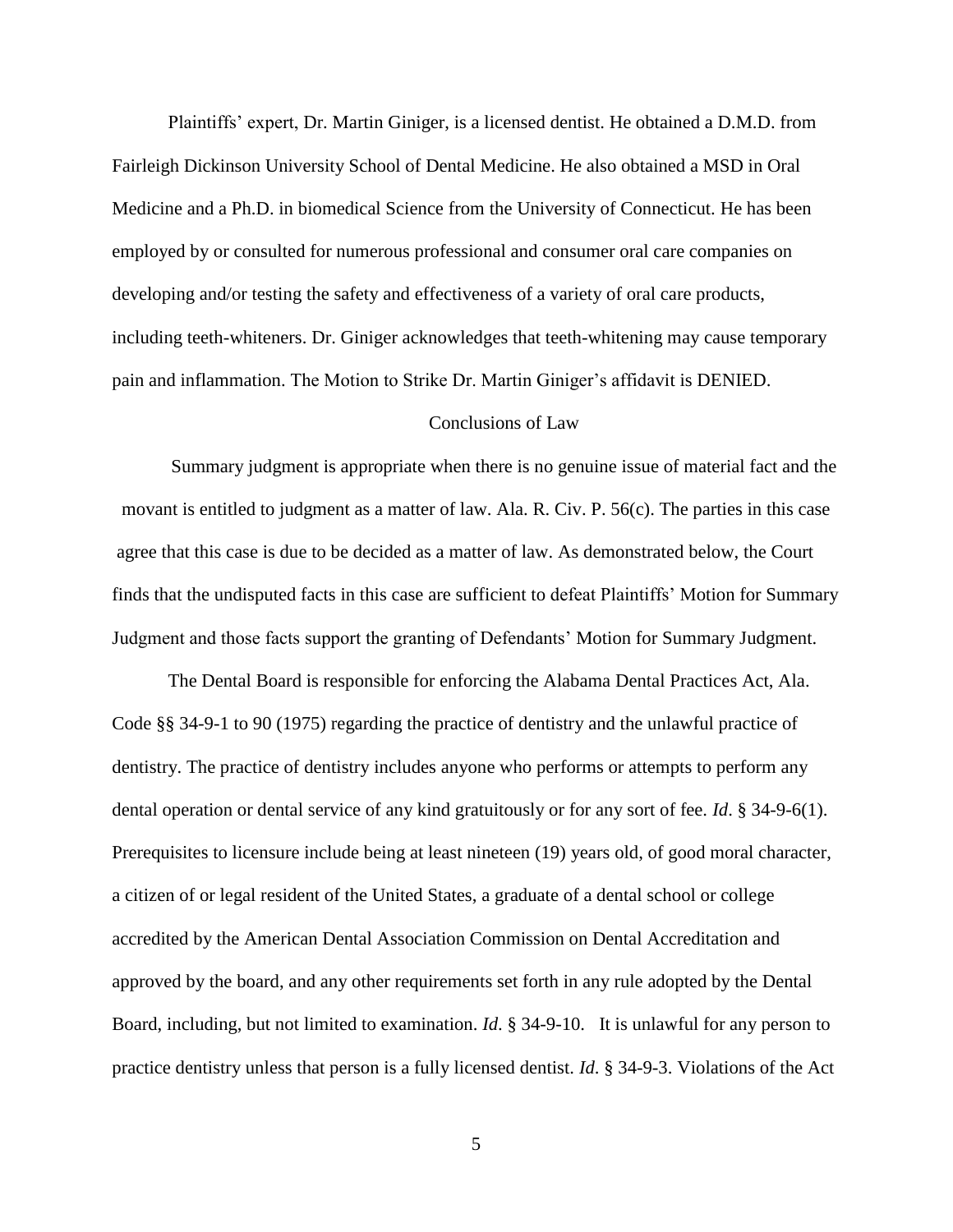are punishable for each occurrence by up to one year in jail, a fine of five thousand dollars (\$5,000.00), or both. *Id*. § 34-9-5.

In *White Smile USA, Inc. v. Bd. of Dental Examiners*, the Alabama Supreme Court held that providing teeth-whitening services constitutes the practice of dentistry and can be regulated by the State. 36 So. 3d 9, 14 (Ala. 2009). While the claims in *White Smile* are similar to the Plaintiffs' claims in the instant case, in *White Smile*, the plaintiffs did not bring any constitutional claims. *White Smil*e was a statutory case regarding the definition of the practice of dentistry and whether teeth-whitening fell within that definition. The plaintiff in *White Smile* sought a declaratory judgment that the sale of a teeth-whitening product with in-store application performed at salons was not the practice of dentistry. The trial court held that the sale of teethwhitening products and services does constitute the practice of dentistry. *Id*. at 13. The Alabama Supreme Court affirmed the trial court and held that the sale of teeth-whitening products with instore application of the product in a salon was a "dental service" within the meaning of the Dental Services Act. *Id*. at 14.

In 2009, at the time of the *White Smile* holding, the Dental Practice Act did not include the specific reference to teeth-whitening. In 2011, the Alabama Legislature amended the Act to expressly define the practice of dentistry to include a person who "[p]rofesses to the public by any method to bleach human teeth, performs bleaching of the human teeth alone or within his or her business, or instructs the public within his or her business, or through any agent or employee of his or her business, in the use of any tooth bleaching product." *Id*. § 34-9-6(12). Plaintiffs brought the instant case with Due Process and Equal Protection claims after the Act was amended. Equal Protection requires that those who are similarly situated be treated alike and is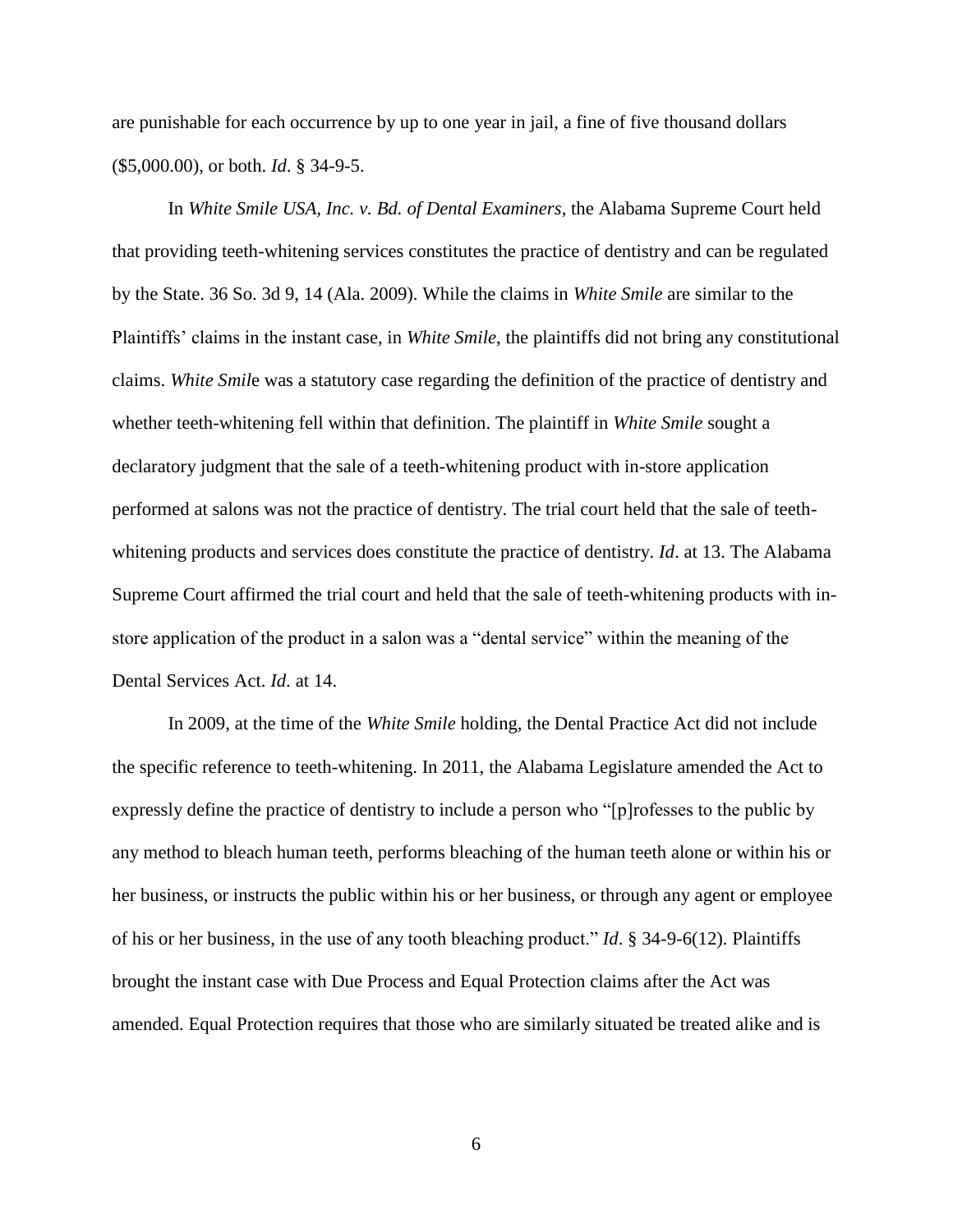designed to prevent the arbitrary exercise of governmental power. Exercises of police power must comport with due process.

When reviewing a statute for the purpose of determining whether it violates the Alabama Constitution, this Court is to apply a presumption in favor of constitutionality and must seek to sustain the enactment of the Legislature which is a coequal branch of government. *See Reed v. Brunson*, 527 So. 2d 102 (Ala. 1988). Plaintiffs request that this Court apply the overbreadth challenge to constitutionality. Applying the overbreadth challenge, Plaintiffs must demonstrate that the Dental Practices Act's restriction does not bear a substantial relation to a legitimate governmental interest. Defendants suggest that this Court apply the rational basis test. Applying the rational basis test, Plaintiffs must demonstrate that the restriction on teeth-whitening has no rational basis.

Unless a case involves a suspect class or a fundamental right, the rational basis test is the correct standard to apply to a due process or equal protection challenge. *Gideon v. Alabama State Ethics Comm'n*, 379 So. 2d 570 (Ala. 1980). Suspect classes are determined by birth, race, alienage, or similar characteristics. *Id*. at 573. Fundamental rights include the right to vote, travel freely, associate freely and familial rights which fall within a recognized zone of privacy. *Id*. The instant case does not involve a suspect class or fundamental right. The rational basis test is therefore the correct standard to apply in this matter. "Under the rational basis test, the Court asks: (a) [w]hether the classification furthers a proper governmental purpose, and (b) whether the classification is rationally related to that purpose." *Id*. at 574. The undisputed facts in this case support the Legislature's interest in protecting the oral health and safety of Alabama citizens.

Plaintiffs' argument is that the primary effect of the Act's restriction of teeth-whitening is to protect dentists from competition. The Court finds that the Plaintiffs' argument is without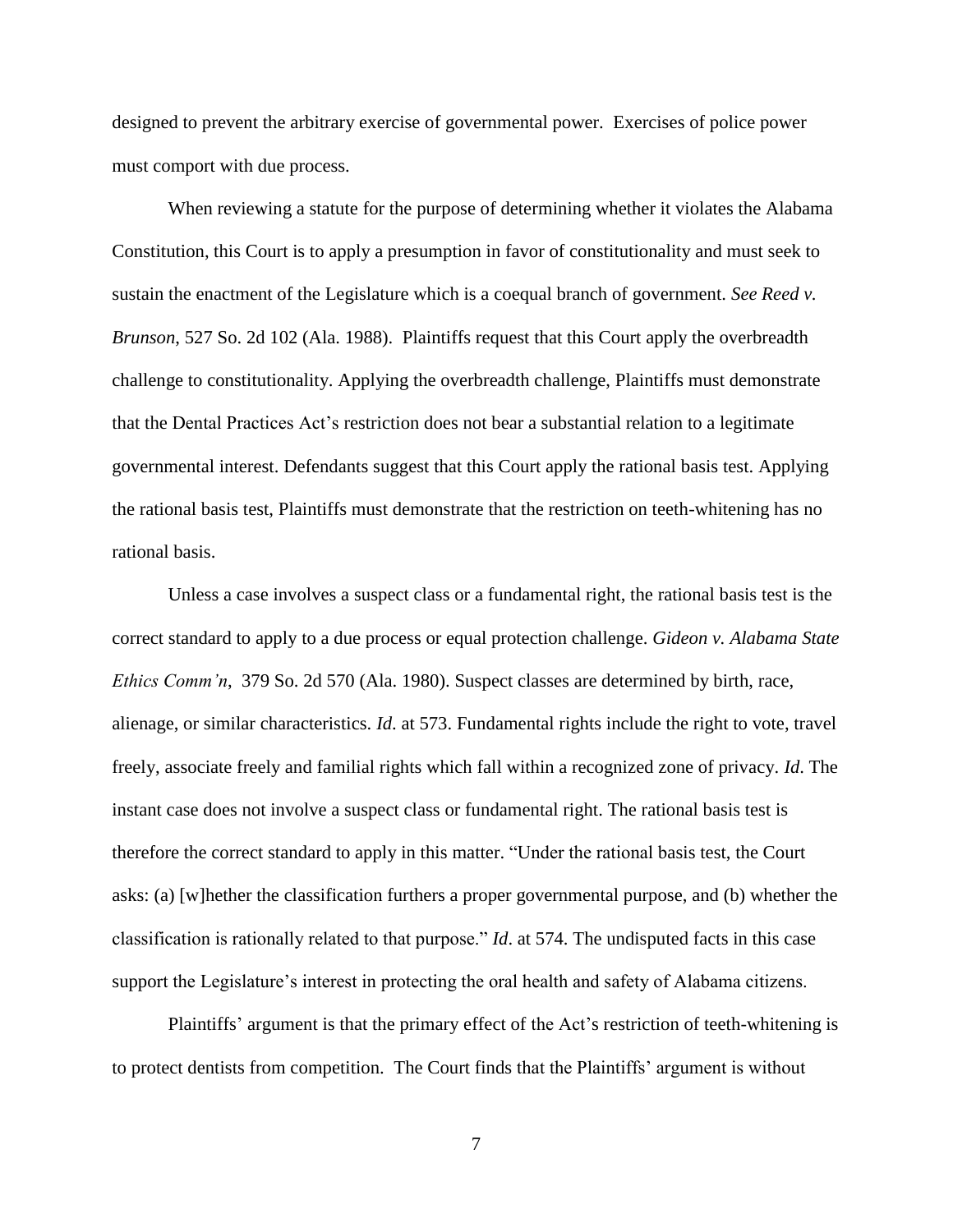merit. Plaintiffs are unable to negate every conceivable basis for the Act's restriction on dentalwhitening. The factual record in this case demonstrates numerous actual or potential health and safety risks. The Legislature should be concerned with protecting the oral health and safety of citizens. This is the rational basis for the statute. As long as there is any rational basis, the Plaintiffs' claims are due to be denied.

Regarding the issue of the overbreadth challenge, Plaintiffs rely on *City of Russellville v. Vulcan Materials Co.*, 382 So. 2d 525 (Ala. 1980). In that case, the issue was the validity of an ordinance regulating the detonation of explosives within the police jurisdiction and corporate limits of the City of Russellville. *Id*. at 526. Residents complained that blasting caused them annoyance and various sorts of property damage. *Id*. The City Council of Russellville adopted an Ordinance that restricted blasting within the police jurisdiction of Russellville to particle velocity of no greater than .4 inch/second. *Id*. At the time that the ordinance was adopted, both Vulcan and the City were under the mistaken assumption that the nearest dwelling to Vulcan's quarry was 1,100 feet away. *Id*. The parties later discovered that the city limits extended further than the parties had assumed and the nearest dwelling was actually 250 feet away from the quarry. *Id*. This discovery required the application of the .4 inch/second particle velocity standard of the ordinance. *Id*. Vulcan wanted a restriction of 1.0 inch/second which is the threshold particle velocity for materials used in building construction below which no damage will occur. *Id*.

Vulcan challenged the .4 inch/second restriction on the use of explosives near residential neighborhoods and argued that the ordinance imposed restrictions drastically more stringent than required by safety considerations. *Id*. at 527. At trial, the City introduced expert testimony that the .4 inch/second particle velocity contained in the Ordinance does not produce any greater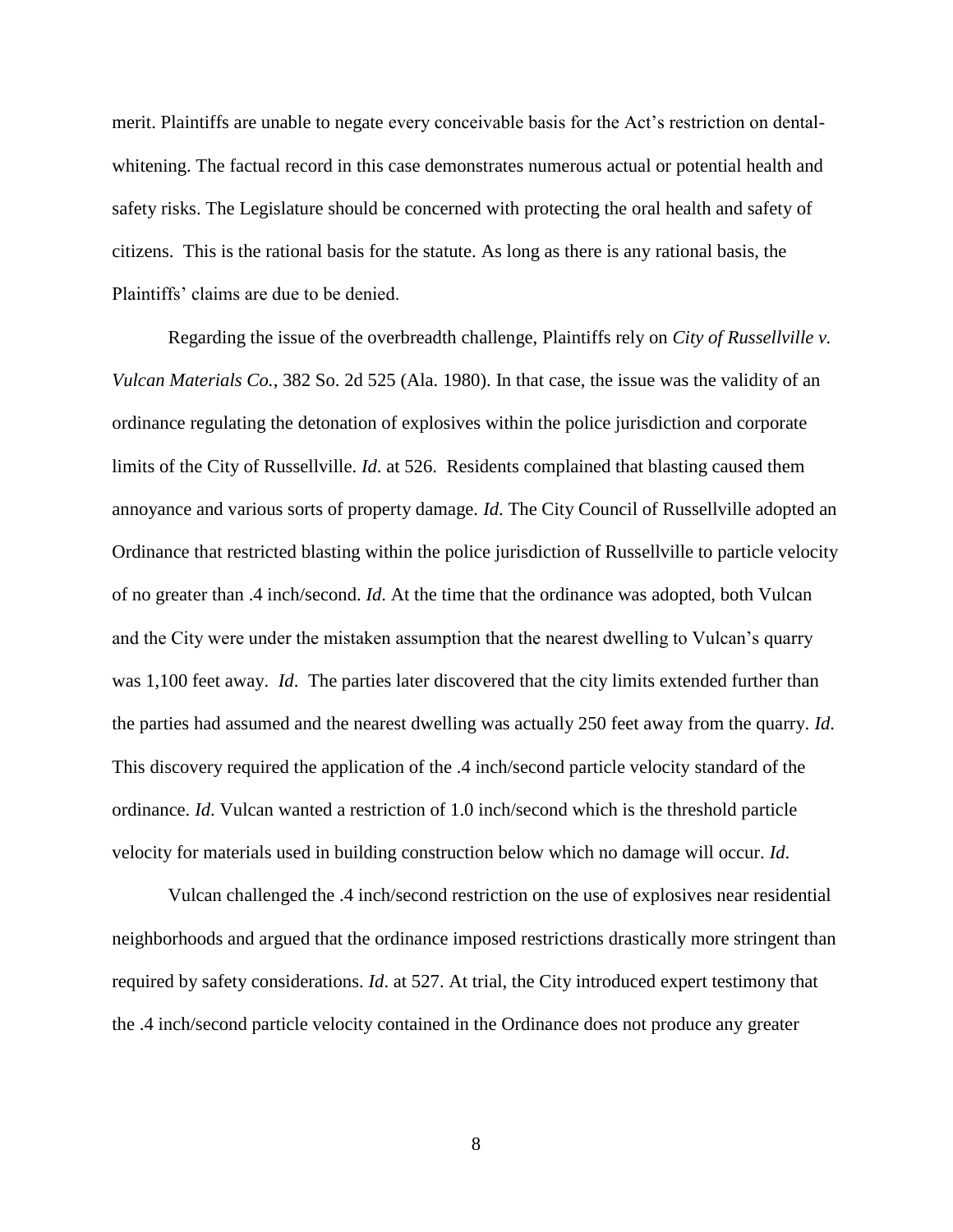safety margin than a restriction of greater than 1.0 inch/second. *Id*. at 526. Vulcan contended that the Ordinance was an unreasonable exercise of police power. *Id*. at 526-527.

The Alabama Supreme Court agreed with Vulcan's contention that the restriction would make their business economically infeasible and held that the ordinance was overbroad and thus unconstitutional. *Id*. at 527-28. The Court further held that "[t]he validity of a police power regulation…primarily depends on whether, under all the existing circumstances, the regulation is reasonable, and whether it is really designed to accomplish a purpose properly falling within the scope of police power." *Id*. at 527 (citing *Crabtree v. City of Birmingham*, 299 So. 2d 282 (Ala. 1974)). Municipal exercises of police power must be reasonable and bear a substantial connection to the public health, safety or morals. If a less restrictive standard produces the same degree of safety, the ordinance may be found unreasonable, unconstitutional, and void.

The Court finds that Plaintiffs' reliance on *City of Russellville* is misplaced. Expert testimony in the *City of Russellville* case established that a less restrictive standard would have the same effect on safety. Expert testimony in the instant case failed to convince this Court that the teeth-whitening presents no possible risk of harm to customers. The provision of dental services clearly falls within the realm of public health and safety. The Dental Practices Act addresses a legitimate governmental interest. Based upon the evidence in the record in the instant case, this Court finds that there is a substantial relation between the Dental Practice Act the health and safety concerns of Alabama citizens.

Plaintiffs' reliance on *State v. Lupo*, 984 So. 2d 395 (Ala. 2007) is not applicable to the instant action. The *Lupo* decision involved a statute that regulates interior decorating advice. The statute at issue required interior decorators to register with the Alabama State Board of Registration for Interior Designers. The Court held that the statute was overly broad. *Id*. at 406.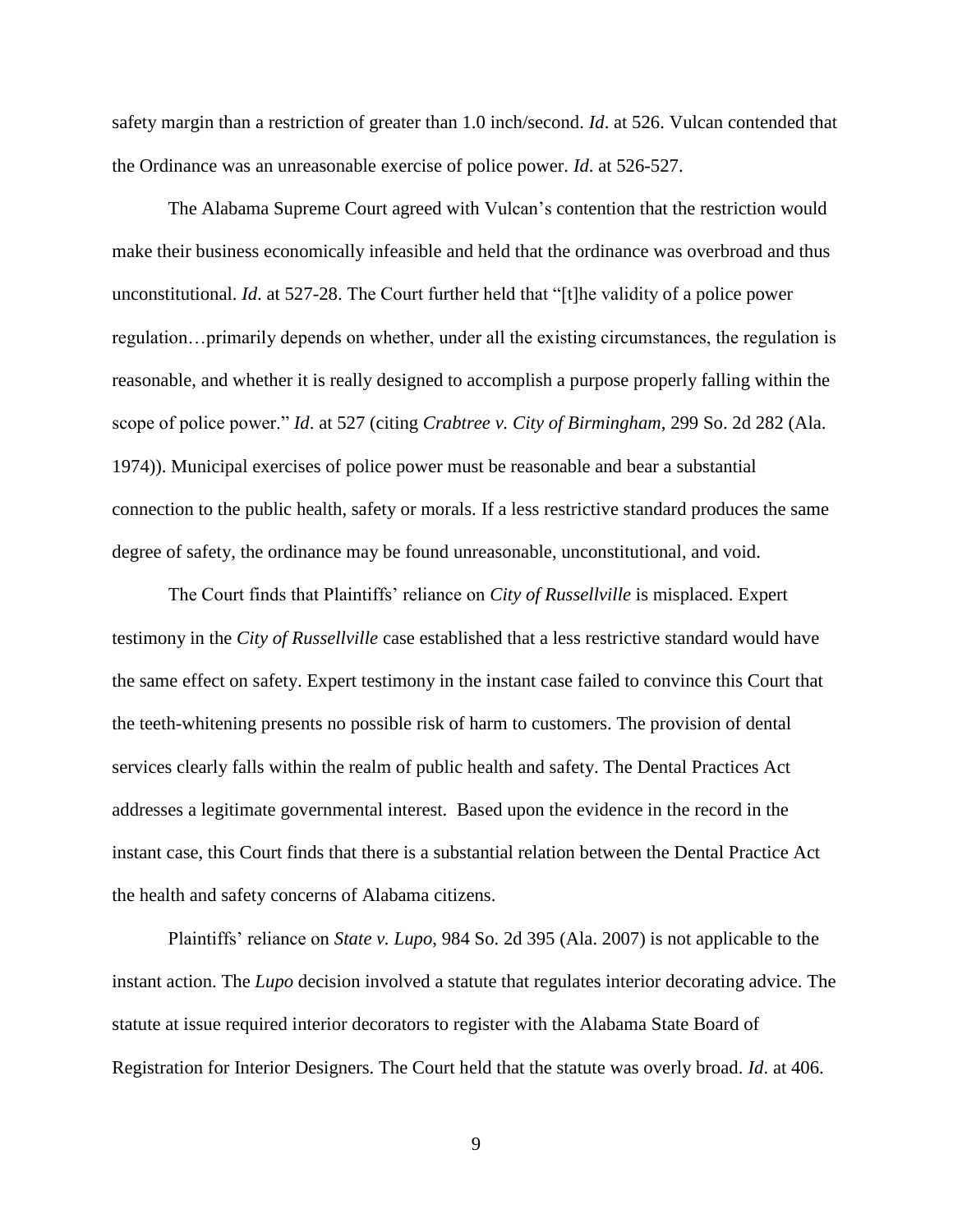Plaintiffs Westphal and Wilson are not similarly situated to the Plaintiff in *Lupo*. While both may have an understandable interest in earning an honest living free from unreasonable governmental regulation, the *Lupo* interior decorating plaintiff was not attempting to do so at the conceivable expense of exposing citizens to harm. Unlike the statute at issue in *Lupo*, the Dental Services Act restriction on non-dentists is reasonably designed to protect the health of Alabama citizens.

The health risk to Alabama citizens from the use of up to sixteen percent (16%) hydrogen peroxide gel is not remote. Beaming White acknowledges that sixteen percent (16%) hydrogen peroxide gel is a very strong gel and is not suitable for home use. The products are not recommended for use on pregnant women, minors under the age of fourteen (14), people with poor tooth enamel, decalcification, periodontal disease, gingivitis, gums in poor condition, braces, decay, exposed roots, open cavities, allergies to peroxide products, or those who have recent undergone oral surgery. There is no evidence in the record of Plaintiffs' abilities to diagnose many of those conditions as they have not had any dental health training or education. Licensed dentists are capable diagnosing underlying conditions prior to teeth-whitening and are taught courses in pathology, operatives, endodontics and other instructive courses pertaining to teeth-whitening. Additional continuing education courses may expand on this medical foundation. There are other examples in the record of the risk of danger to Alabama customers including, but not limited to, the use of Vitamin E sticks for sensitivity, the need for gloves, and protective glasses. All of these examples support the policy of protecting the oral health and safety of citizens. Commercially available at-home kits do not present the same sanitary and infection concerns as the multiple use BriteWhite mouthpieces and the use of random on-sale cleaning products on other consumer equipment rather than medical-strength disinfectant cleaning products. The restriction bears a substantial relation to public health. Accordingly, the